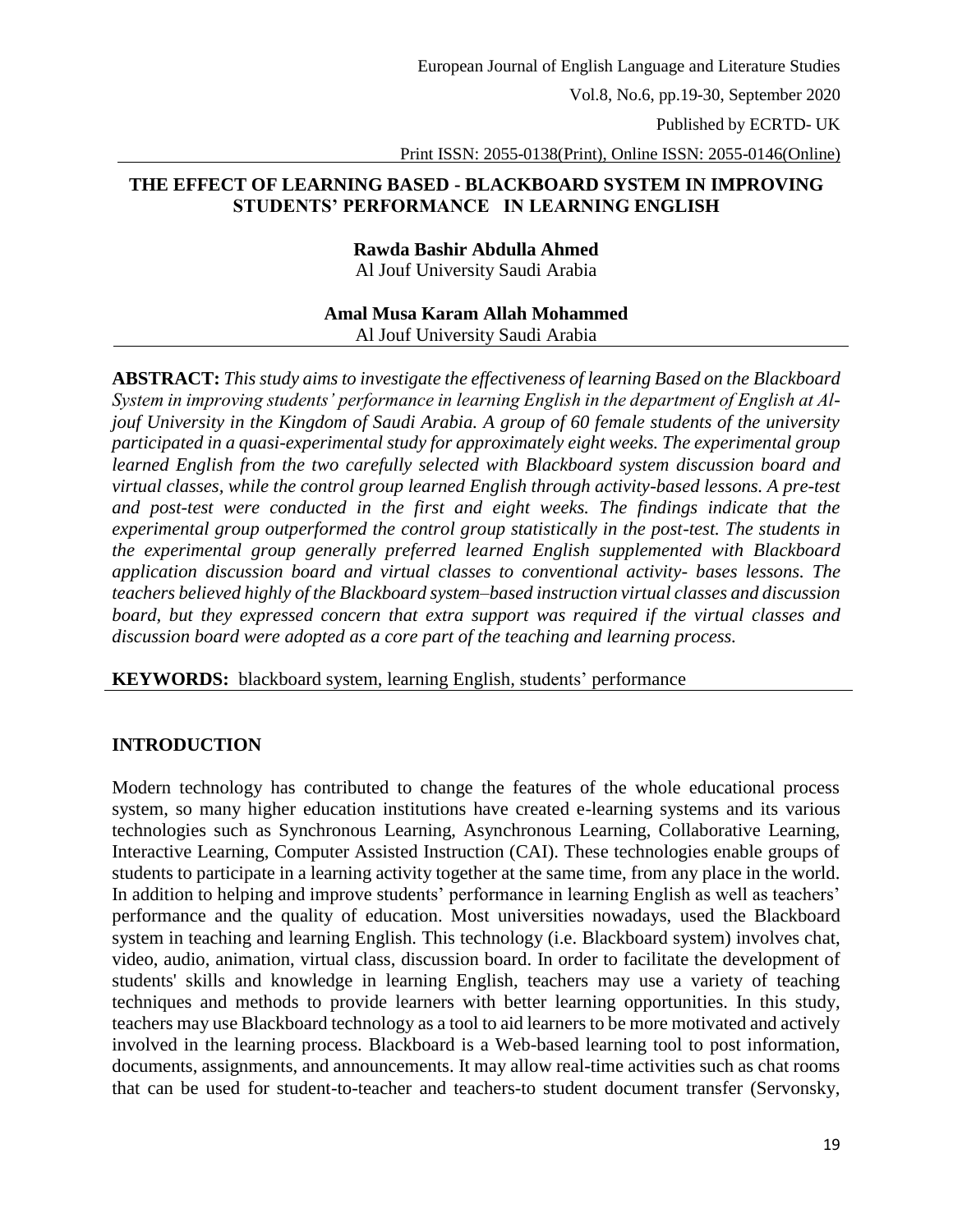European Journal of English Language and Literature Studies

Vol.8, No.6, pp.19-30, September 2020

Published by ECRTD- UK

#### Print ISSN: 2055-0138(Print), Online ISSN: 2055-0146(Online)

Lawrence, & Bretha, 2005; Larkin & Belson, 2005). In order to facilitate students' learning, instructors may use a variety of teaching techniques and methods to provide learners with better learning opportunities. In this context, instructors may use Blackboard technology as a tool to aid learners to be more motivated and actively involved in the learning process. Blackboard is a Webbased learning tool to post information, documents, assignments, and announcements. It may allow real-time activities such as chat rooms that can be used for student-to-instructor and instructor-tostudent document transfer (Servonsky, Lawrence, & Bretha, 2005; Larkin & Belson, 2005). Thus, facilitating the development of students' skills and knowledge in learning English. The Blackboard system is widespread among colleges and across universities. Moreover, it provides great and easy to utilize for educational instruction, communication, and assessment, it has several features that support the teaching and learning process. One of these features is its ability to enhance interaction between the teacher and their students. It offers also a good opportunity to involve students in learning outside the classroom anywhere and at any time.

#### **Blackboard system**

Blackboard is defined as ''a software package designed to help educators create quality online courses'' (Choy et al.2005, p. 130). Blackboard is one of the major prevalent Learning Management Systems adopted by universities (Chang 2008). Blackboard comprises helpful tools to run the content of the courses and communication flexibly, such as Announcements: Allows faculty member to post announcements for students to read and to do. Personal Information: Allows to edit personal information to be contacted. Discussion Board: Allows students and faculty members to create a discussion board and reply to them. Send Email: Allows students and faculty members to send emails to one another within the system and external Email.

Virtual Session: Allows students and faculty members to chat and teach in real-time with other students in their virtual classroom. Course content: Allows faculty members to post course materials, documents, assignments, photos, videos, and more. Calendar: faculty member can use it to submit important dates like assignments submission tests. My courses: Allow faculty members to submit several online classes or lessons for students to access. Assignments: Allows faculty members to submit assignments and students submit them online. Goals and Assessments: Allows faculty members to send quizzes and tests and allows students to access them online. My Grades: faculty members can send grades on the system, and students can view them.

#### **Learning English**

Almost every country around the world cares a lot about the learning process and education in general. The quality of this process is measured in terms of the ratio of students to that of teachers: English language, however, are excellent tools for communication between people of different nations, and the vehicles of multi-cross cultural exchanges. This made English Language education a must; especially in this time of huge progress in communication technologies, present in almost every modern home. What is difficult about learning the English Language, may, sometimes, be like the language itself, its socio-cultural contents, teaching methods, teaching environment, problems related to the teachers, and /or the students. One of the obstacles is the oral practice, which is not easy because of the scarcity of opportunities to speak with native or other people talking the same foreign language, as it is the case with Saudi students learning English. Also, we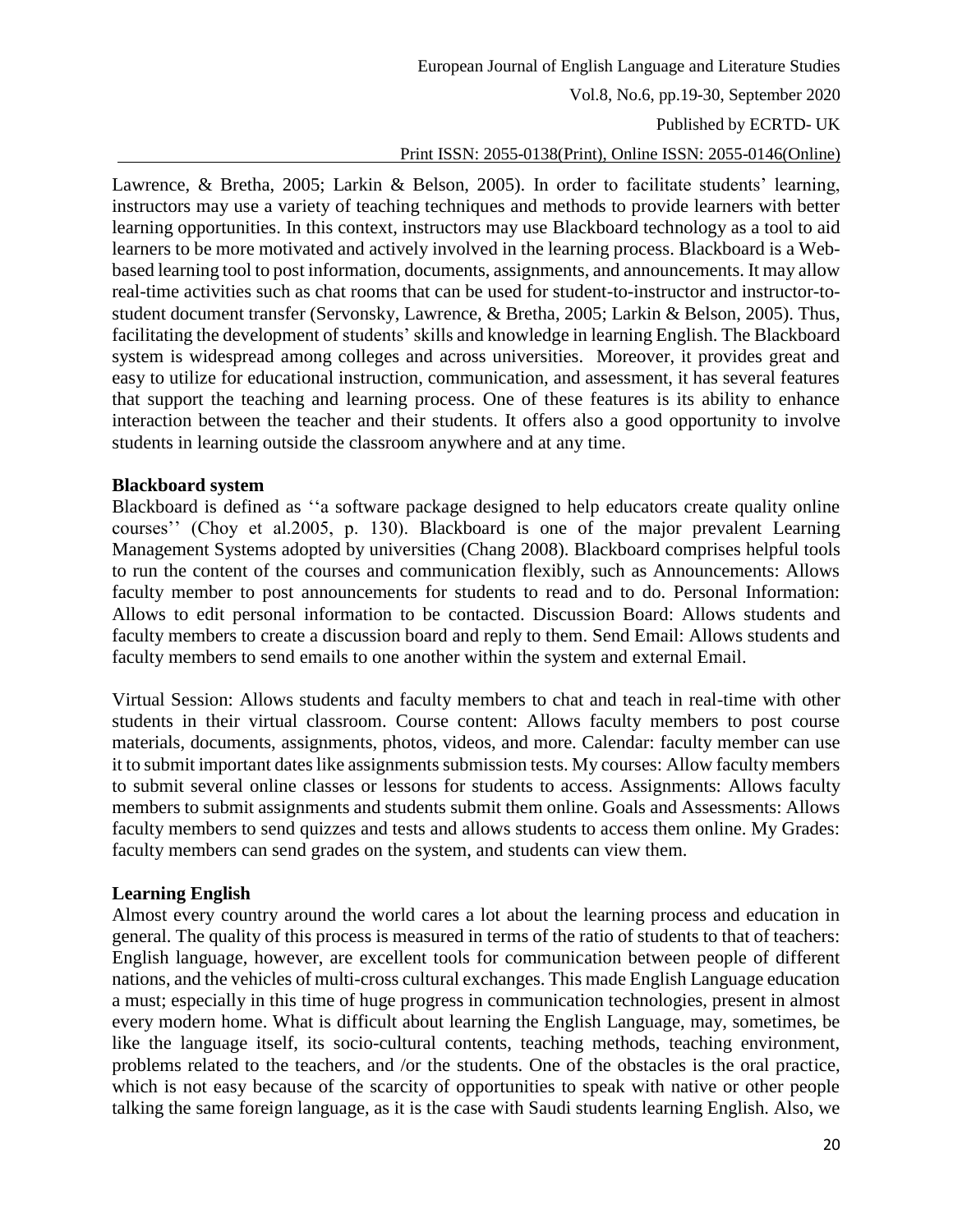Published by ECRTD- UK

# Print ISSN: 2055-0138(Print), Online ISSN: 2055-0146(Online)

can add the difficulty of the in-sufficiency of in-service training for teachers, the late introduction of English languages in the curriculum, among many other factors. The relatively short time spent in teaching/learning the English language and the "old fashion" methods depending on spoonfeeding by teachers and keeping by heart by students are among other obstacles. The state much pays more attention to the formation and training of teachers and every possible support to teaching aids and to make the best of the available new teaching technologies, to ameliorate the teaching/ learning processes of foreign languages.

### **The importance of learning English**

The importance of learning English to humans is countless, particularly in daily communication and interaction. English language functions as an interactivity instrument and a communication tool in most parts of the world, Language is a powerful tool of control used by the colonial powers. Due to Danladi, the English language functions a fateful role in the social, political, and economic life support of humankind. According to Olusoji, the English language contributes greatly to agile growth and development in the world. Salahuddin et al. stated that English is the controlling language of international business and economic development, and that dominance continues to grow with the continued globalization of business through incorporations and international investment and extends to teaching and learning fields.

Nowadays, the English language is considered as an international language because there has never been a language so widely spread or spoken by so many people as English. It has a special role to play in the countries where it has been accepted as the official language and is being used as a medium of communication. The statistics collected by David Crystal (1997: 61) shows that nearly 670 million people use English with fluency and since 1990. English now occupies a significant position in every field of people's activities. It is an immensely important contribution to all the developments in the world. The matter for English has been overrunning virtually all the domains of national life such as travel and education, media, international relations, politics and communication. Most of the earlier scientific innovations were made in Britain and are now continued in America are in English and the progress in Science and Technology and their use have been clearing up an immediate effect of the language. The significance of the English language in education is obvious because many countries in the world have made English an official language. Therefore, English language teaching and learning has become one of the main growth industries in the latter years around the world. To sum up, the English language plays an important role as the dominant language in the modern world.

The traditional teaching method emphasizes grammatical rules, memorization of vocabulary and translations of texts. The teacher dominates everything and does a lot of grammatical analysis and translation (Chien, 2004). Based on Chang and Huang (2001) senior high school English teachers in Taiwan explained that they had confirmed reading and grammar skills than listening and speaking skills. In the teacher-directed speech, the most common activity was teacher initiation, student response, and teacher evaluation (Cohen, 1994). To better understand cooperative learning, the comparison of the differences between a cooperative learning environment and a traditional environment is necessary. Due to traditional teaching methods, the procedure of English teaching is less flexible. Most of the teaching methods in the EFL classroom still confirm teacher-centered,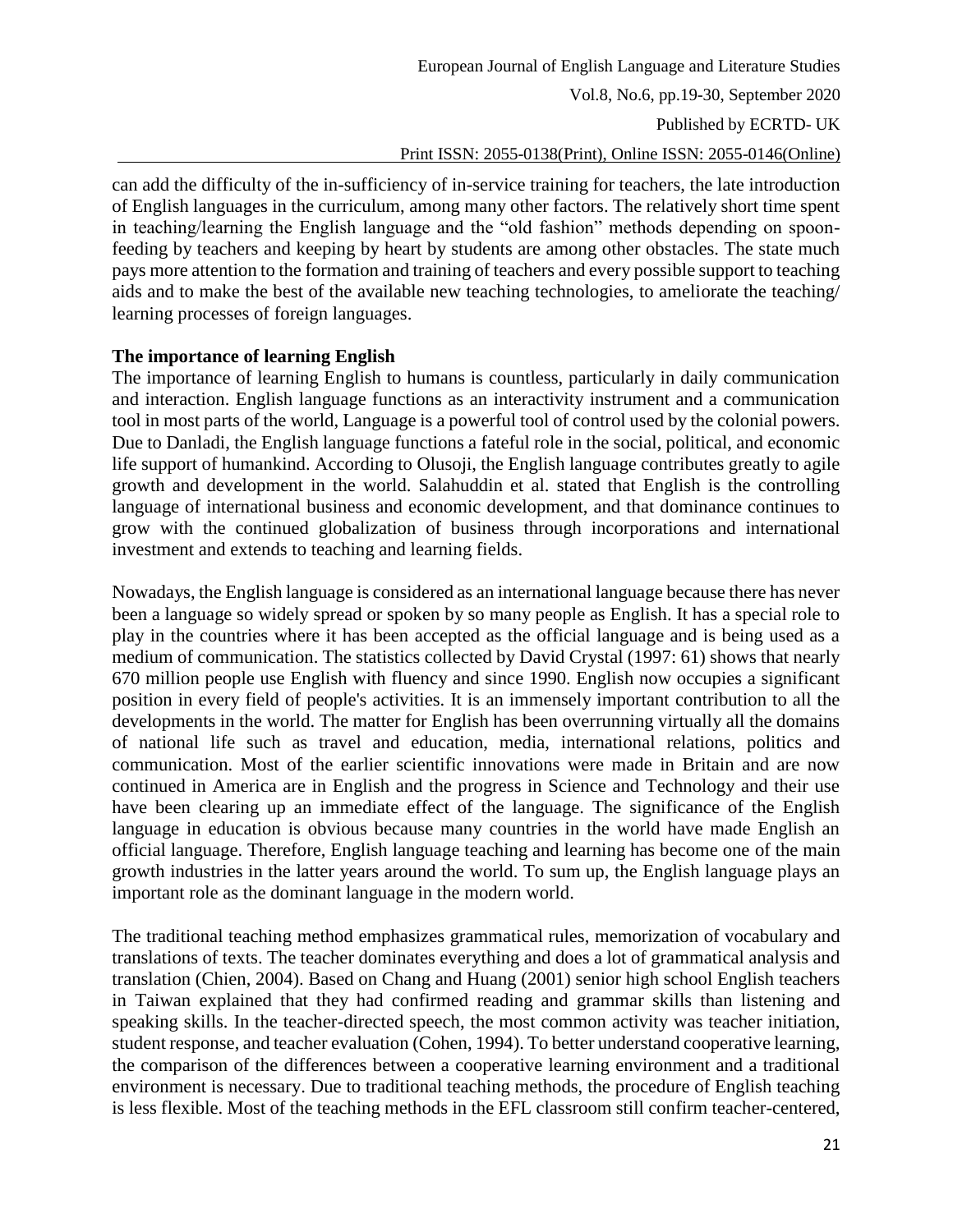#### Published by ECRTD- UK

#### Print ISSN: 2055-0138(Print), Online ISSN: 2055-0146(Online)

teacher-directed instruction. With a big class in teaching, teachers still make use of traditional teaching methods; there is little interaction between teachers and students. Of course, the teacher usually spends some more time speaking and explaining the syllabus in class. Students are demanded to seated passively and listen to the lesson mindfully. Students inclined to memorize English grammar rules, rote new words and vocabulary, and translation skills from the textbooks (Liu, 1997; Wang, 2001). To get good marks in English, the teacher might bring the competition into the classroom. Such a conventional instructional method causes competitive learning and individual performance in classroom teaching (Robert Eg (Robert E. Slavin 1995). However, too much competition might bring unfavourable depending and reduces the teaching effects. The Difficulties of the teacher in the Traditional Teaching Method is that the traditional method is teacher-oriented. The teacher talks a lot and manages student learning. The learning process in traditional teaching is just one-way communication. The students just receive what the teacher instructs, moreover activities, and discussions between peers are scarce. There is no interactive skills rubric. Students fail to listen and speak English because there are too much teaching and too little communication (Lian, 1996). The teaching process is boring and stodgy. To conclude the modern methods of teaching, can highlighting the student-centred interaction which is relevant to the engagement of the students and involvement in everything happening during the class, and here the teacher's role is not controlling and causing the learning process, but helping to learn to happen by choosing the suitable activities for his learners, to lead them in the lessons and to engage them to activate the language effectively. The modern methodology consists of plenty of variety of methods that involve students and similar to real-life situations.

#### **Learning English via Blackboard as one of the modern methods**

Unlike traditional methods, modern methods are much more student-centred. According to Jim Scrivener, the teacher's main role is to "help to learn to happen," which includes "involving" students in what is going on "by enabling them to work at their speed, by not giving long explanations, by encouraging them to participate, talk, interact, do things, etc." (Scrivener 18, 19). Broughton adds that "the language student is best motivated by practice in which he senses the language is properly communicative, that it is appropriate to its context, that his teacher's skills are leading him forward to the fullest competence in a foreign language" (Broughton 47). Succinctly, to engage the students are the most active element in this process. The teacher here is not to explain but to engage, encourage and help students to explore, try out, make learning interesting, concerning productive skills, writing and speaking, and if there are some important difficulties to mention too. While students practising production skills, a teacher using modern methodology is aware of a discrepancy between accuracy and fluency. According to Jack C. Richards, "fluency is natural language use occurring when a speaker engages in meaningful interaction and maintains comprehensible and ongoing communication despite limitations on his or her communicative competence" (Richards 13). The Blackboard-based learning system offers robust learning and teaching tools that required new proficiency and understandings from both learners and teachers. This may lead to good results of effective teaching measured by traditional teaching methods. This creates a healthy learning atmosphere regardless of place and time. These facilities and many other tools are means to reinforce language learning in general, and collaboration particularly, which enhancing learning interaction to increase students' opportunities to use the English language effectively.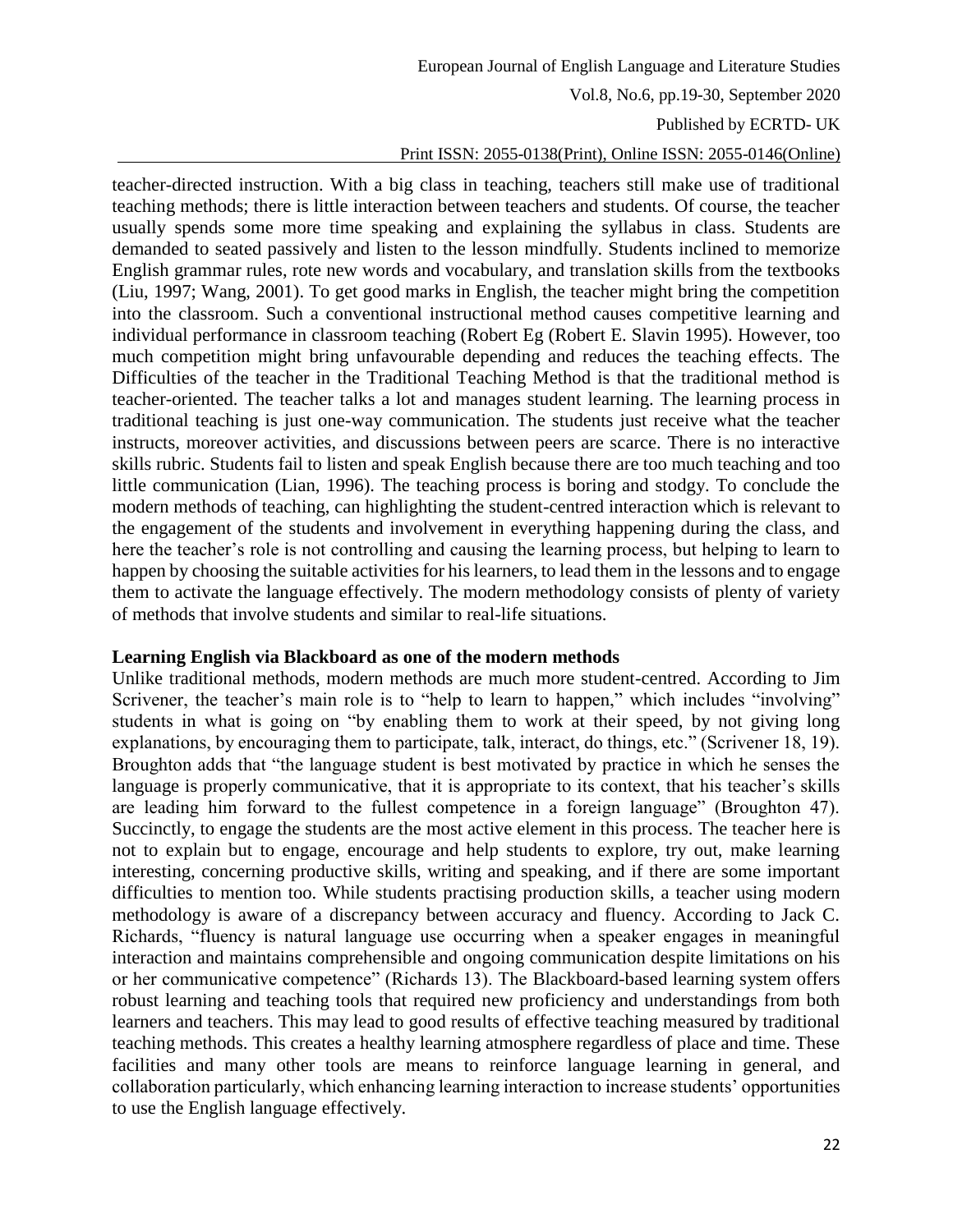#### **Students' performance**

The Blackboard system is increasingly popular among colleges and universities across the globe. The system has many features that support teaching and learning (Al-Naibi et al. 2015). One of these features is its ability to promote ''interaction between students'' and their professor ''as well as among students'' (Al-Naibi et al. 2015). The system also provides great opportunities to engage students in learning outside the classroom anywhere and at any time (D'silva and Reeder 2005) using various tools provided for the students to access the course contents and interact with them. Besides, learning English via the Blackboard system may increase student engagement, collaborative learning, and assessment. Thus, how classroom technologies—blogs and online peer and self-assessment tools, in particular—can encourage student-to-student collaboration, studentto-faculty collaboration, student-learning outcomes, peer and self-assessment, and overall evaluation of the Learning English itself.

### **Blackboard system help students to learn the English Language**

Students' reaction when using the Blackboard system in learning English, the majority of students enjoy assignments via this technology, particularly when they are successful. Some students report that learning English through the Blackboard system makes them feel powerful to have control over the planning and timing of major the assignment. Moreover, the advantages and the benefits Capper (2001) stated the following benefits: a) any time: a participant can access the learning English program at any convenient time. b) any place: the participants do not have to meet. c) asynchronous interaction: interactions can be more succinct and discussion can stay more on-track. d) group collaboration: Blackboard system messaging creates new opportunities for groups to work together by creating shared electronic conversations and discussions. e) new educational approaches: many new options and learning strategies become economically feasible through online courses. Online courses can also provide unique opportunities for teachers and learners to share innovations in their work with the immediate support of electronic groups. Meanwhile, Bouhnik and Marcus (2006) stated that students' learning via the Blackboard system dissatisfaction was based on the following disadvantages: a) lack of a firm framework to encourage students to learn. b) a high level of self-discipline or self-direct is required. c) absence of a learning atmosphere in Blackboard learning systems. d) the Blackboard learning format minimizes the level of contact, as well as the level of discussion, among students. In other words, the Blackboard learning system lacks interpersonal and direct interaction among students and teachers. e) the learning process is less efficient. When compared to the face-to-face learning format, the Blackboard learning system requires students to dedicate more time to learn the subject matter. Moreover, the impact of obstacles on the use of the Blackboard system was medium, and the most important obstacles were the difficulty of uploading files to the English E-courses website and the difficulty for transfer and exchange files among learners using smart devices.

### **Problem Statement and Objective**

The Blackboard system is widespread among colleges and across universities. it provides great and easy to utilize for educational instruction, communication, and assessment, it has several features that support the teaching and learning process. One of these features is its ability to enhance students' performance in learning the English language and interaction between the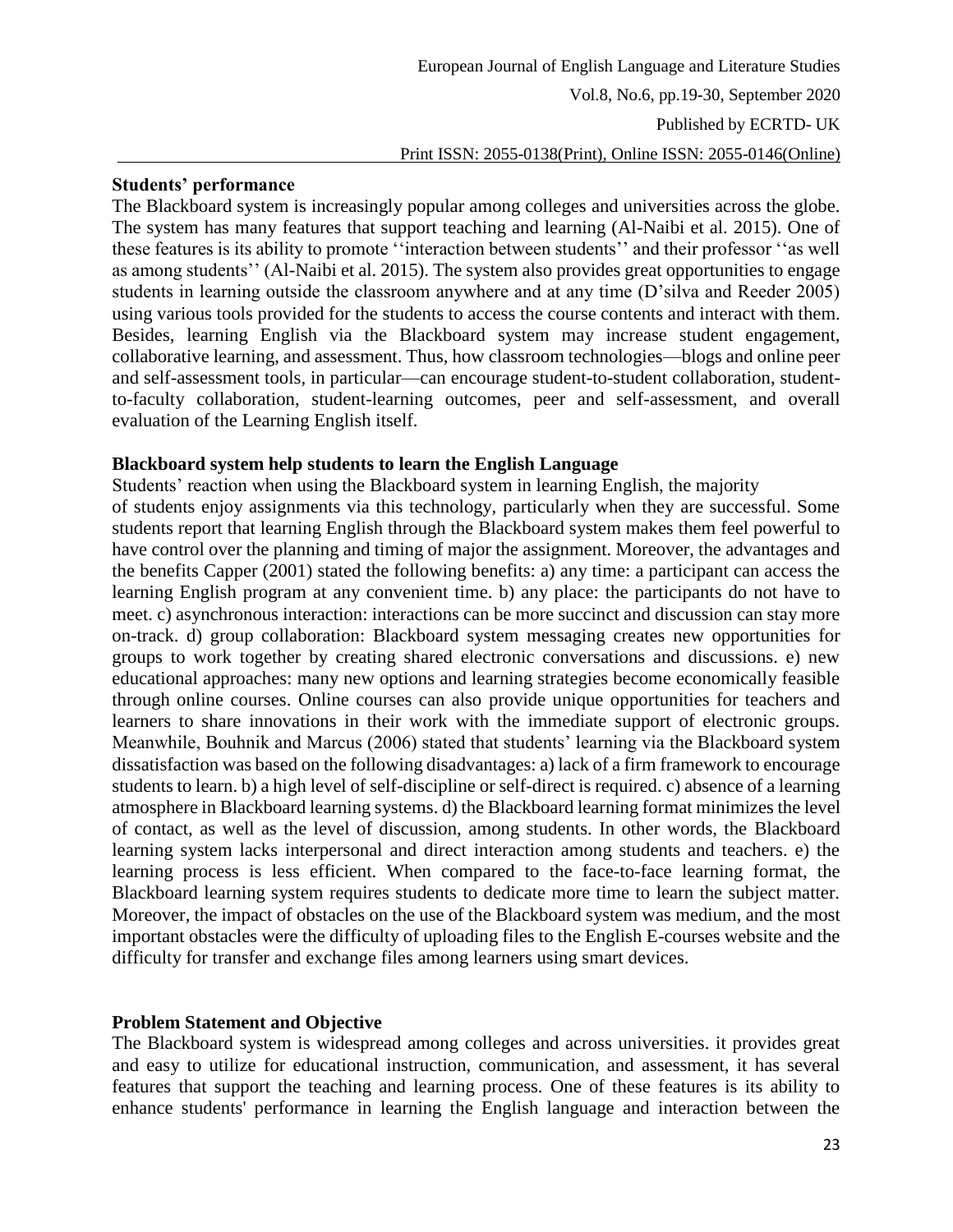European Journal of English Language and Literature Studies

Vol.8, No.6, pp.19-30, September 2020

Published by ECRTD- UK

Print ISSN: 2055-0138(Print), Online ISSN: 2055-0146(Online)

teachers and their students. It provides also a good opportunity to involves students in learning outside the classroom anywhere and at any time. Based on the researchers' assessment tests with EFL learners, it has been noticed that they have certain concerns and sometimes abilities in dealing with the use of technology in the classroom in general and with the Blackboard system in specific. Many learners have difficulties with the Blackboard system and its features and functionalities. Others have concerns related to the impact of the Blackboard system on learning the English Language. They need to be aware of the characteristics of the Blackboard system so that they can use it effectively. The researchers believe that it is worthwhile to investigate the Blackboard system to be better effective to enhance students' learning the English Language.

### **Research Questions and hypotheses**

This study attempts to answer the following question and hypothesis:

- To what extent can the use of the Blackboard system impact on learning the English language?
- The use of the Blackboard system can effectively help improve students' performance in learning English.

# **Significance of the Study**

The results of this paper will be important to:

- EFL learners to utilize the suggestions presented to enhance their performance in learning the English language using the Blackboard system.

- The Quality Assurance and Development Unit to consider the challenges EFL learners encounter while using the Blackboard technology in their plans of students''

learning development of the English Language.

- EFL learners to consider conclusions and recommendations based on the results of the study to develop their abilities to use the Blackboard system to learn the English Language.

# **REVIEW OF RELATED STUDIES**

This part provides an overview of the previous studies that are related to the use of the Blackboard system in English Language learning. Many studies have attained the effects of using the Blackboard system on improving performance in English language learning are reviewed. Thamer Alhussain. (2017) "Measuring the Impact of the Blackboard System on Blended Learning Students" the study measures the impact of the Blackboard system on students at Saudi Electronic University (SEU) in order to help improve the quality of the existing learning environment. The results of this study indicated that Blackboard is influencing individual performance. Talal Mohammad Al Meajel and Talha Abdullah Sharadgah. ( June 2017) " Barriers to Using the Blackboard System in Teaching and Learning: Faculty Perceptions" This study investigated faculty perceptions of barriers to using the Blackboard system in teaching and learning. This study was conducted at King Saud University in Saudi Arabia during the 2015/2016 academic year. Findings showed that academic rank, experience, gender, and training had statistically significant effects on faculty perceptions regarding barriers to using Blackboard in teaching and learning. The study also showed that 'technological barriers' and 'institutional barriers' were the most highly identified barriers among the four categories of barriers explored in this study. The student barriers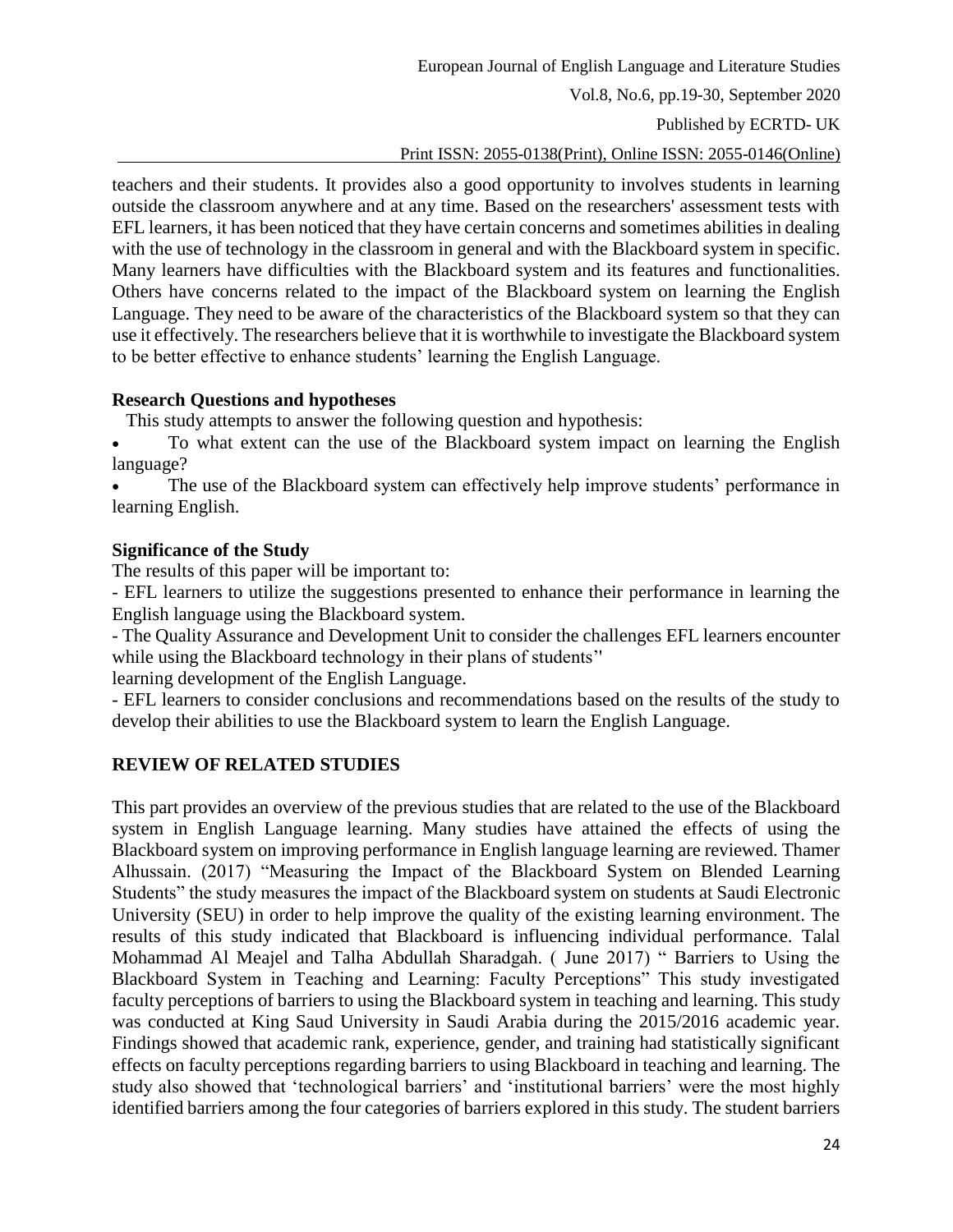#### Published by ECRTD- UK

#### Print ISSN: 2055-0138(Print), Online ISSN: 2055-0146(Online)

category came as a third important factor, while the faculty barriers category ranked at the lower end. (2017) . Rawda A. Omer and Zahrah A. Almasabi" The Effectiveness of Using Blackboard Mobile Learn Application in Developing the Attitudes of Najran University Students Towards Mobile - Learning " Findings indicated that students' attitudes were neutral in the premeasurement, whereas they become positive in the post measurement. The use of the Blackboard Mobile learn Application was effective in developing students' attitudes towards Mobile Learning. Jamilah A. Alokluk. (2018) "The Effectiveness of Blackboard System, Uses and Limitations in Information Management" the study revealed that the world of information management is always in flux as it is being impacted by the learning technology such as the Blackboard system. The Blackboard system has a recognized presence in the information management of the education system. The result also showed that a comparison between Blackboard and other LMS such as Moodle to explore the effectiveness and limitations of the Blackboard for better academic information management. Many studies have provided evidence that using the Blackboard system has a direct impact on students' learning (Servonsky et al., 2005; Liaw, 2008). Servonsky et al. (2005) found that the Blackboard system allows for synchronous, real-time activities such as chat rooms, and asynchronous, delayed, activities such as discussion boards and digital drop boxes that can be used for student-to-instructor and instructor-to-student document transfer.

Liaw (2008) investigated learners' satisfaction, behavioural intention, and the effectiveness of the Blackboard learning system. The results revealed that perceived self-efficacy is a critical factor that influences learners' satisfaction with the Blackboard learning system. Perceived usefulness and perceived satisfaction both contribute to the learners' behavioural intention to use the Blackboard system. Furthermore, e-learning effectiveness can be influenced by multimedia instruction, interactive learning activities, and Blackboard learning system quality. other studies were conducted to investigate the perceived usefulness (pu) of Blackboard LMS (Limayem & Cheung, 2008; Lee, 2010; Roca et al., 2006; Sørebø & Sørebø, 2009). Limayem and Cheung (2008) have found that pu significantly influences satisfaction and continuance intention to use the Blackboard system among first-year business students in one university. Similar results have been obtained from Lee (2010), who has found that pu influences satisfaction and continuance intention among students who are offered e-learning services in the continuing education program of National Pingtung University in Taiwan. In this study, they hypothesized that the more useful the Blackboard system is, the more university teachers will be satisfied and also inclined to continue using it. Furthermore, the use of the Blackboard system in learning English has a positive impact on students' performance.

### **METHODOLOGY**

In this section, the researchers describe the methodology followed to collect and analyze data. It shows how the population and sample of the study were identified, how the validity and reliability of the study instrument were checked, procedures followed to conduct the study, and statistical analysis used to analyze the data.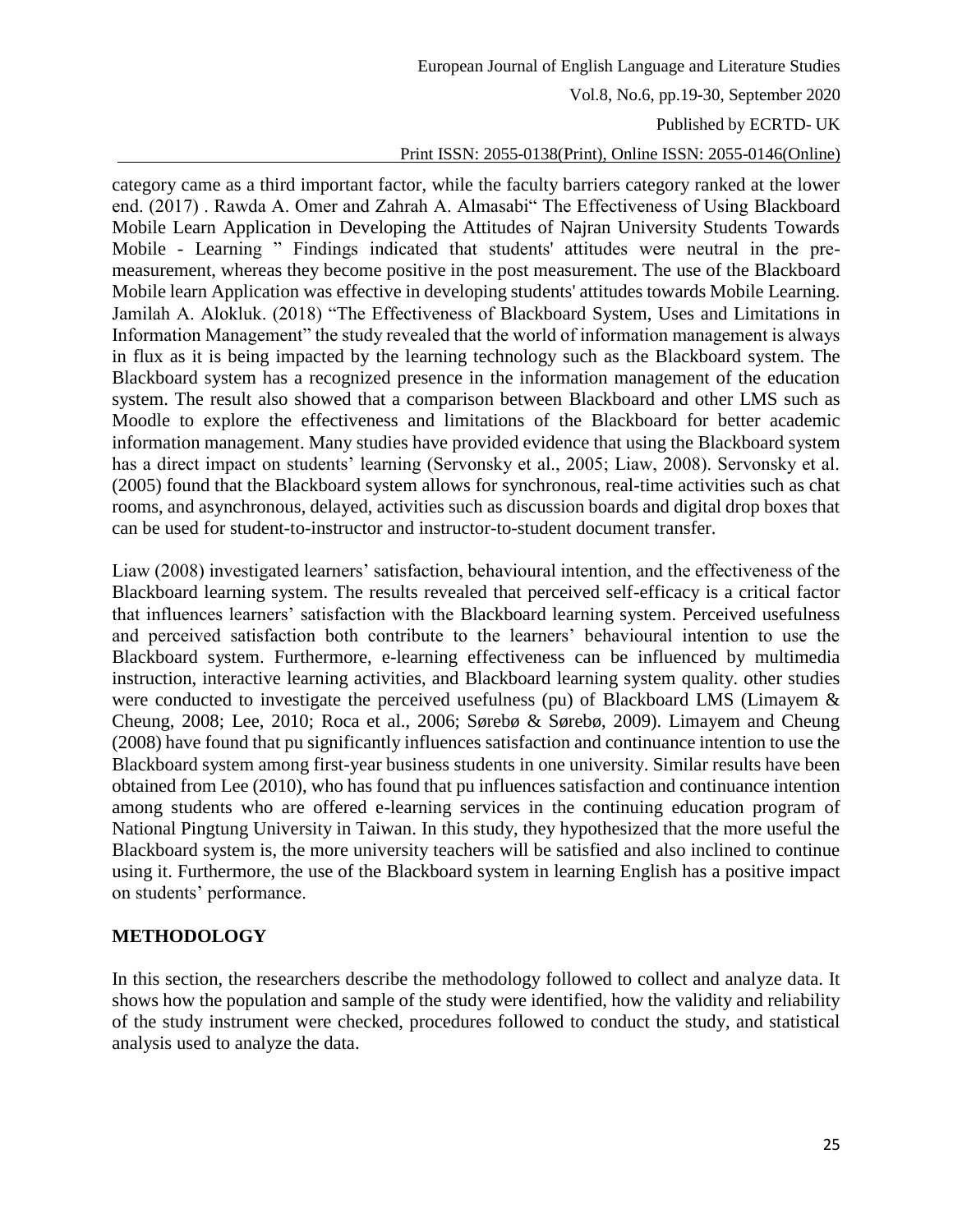# **Population and Sample Selection**

The study population comprised of 160 EFL students in the preparatory year at Al jouf University in the Kingdom of Saudi Arabia in the second semester of the academic year 2019-2020. The sample was A group of 60 female students of the university who participated in a quasiexperimental study for approximately eight weeks.

# **Instrument of the study**

The researchers adopted empirical and analytical research method in order to study, investigate and assess the students' performance in learning English using the Blackboard system.

# **Instrument Validity and Reliability**

It can be argued that the instrument is valid since it has been developed and used by specialists in this field. However, six EFL specialists were kindly requested to check if the tests were appropriate and relevant to the domains and context. Also, they have suggested some valuable remarks about the tests, and the researchers responded to that.

# **Study Procedures**

The researchers formally requested the approval of the preparatory year dean to conduct the study and distribute the tests to the EFL learners. The instrument was checked for validity and reliability. Having the consent of the participants, the tests were distributed and collected after being filled in. The researchers processed the results using the appropriate statistical methods to get the findings. Based on the findings, relevant conclusions and recommendations were drawn.

# **RESULTS THE TESTS ANALYSIS**

### **Study experiment**

There were actually two classes in this study. The first one was the experimental group while the other one was the control group. They all studied English for the same amount of time and used the same textbooks. The students in the two groups were taught the English Language from their textbook for one month. The main difference between the classes, in terms of how they studied, was that the researchers used the system for teaching English. The aims are to help students develop performance in learning English and provides great opportunities to engage students in learning outside the classroom anywhere and at any time, to quickly the results showed that there was a strong positive correlation between the pre-test and post-test:

Pre-test: 879 Post-test: . 758

Furthermore, to increase the validity and reliability of the test, the researchers gave two tests as pre-test and post-test at different intervals of time. Taking more than one sample of students' work, according to Weir29"can help reduce the variation in performance that might occur from one task to task". Thus, the researchers decided to take at least two samples.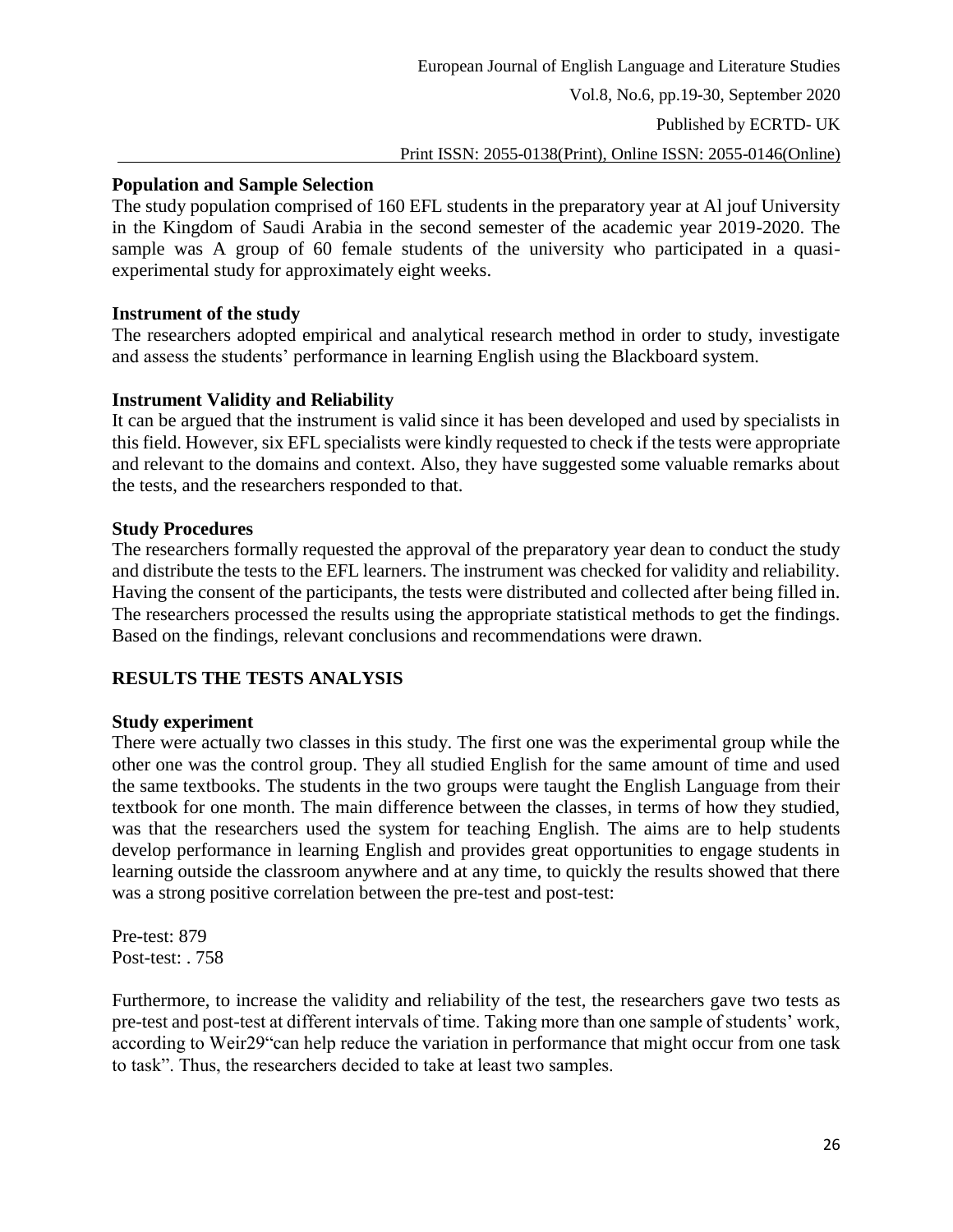# **RESULTS AND DISCUSSION**

The analysis of the experiment will focus on answering an important question: To what extent can the use of the Blackboard system impact on learning the English language? To answer this question, computed the mean, standard deviation, standard error and ranges for the pre-test- and post-test of both experimental and control groups. To find out whether the group had any progress as a direct result of instruction, T-test group was computed for each group using the pre-test and post-test mean scores of each group.

| Group         |           | Mean    | SD      | SE of Mean |  |  |  |  |  |  |  |
|---------------|-----------|---------|---------|------------|--|--|--|--|--|--|--|
| Experimental  | Pre-Test  | 28.8000 | 20.9243 | 3.5063     |  |  |  |  |  |  |  |
| Group         | Post-Test | 38.7000 | 20.9243 | 3.8202     |  |  |  |  |  |  |  |
| Control group | Pre-Test  | 32.000  | 19.2056 | 2.6848     |  |  |  |  |  |  |  |
|               | Post-Test | 32.4222 | 20.2056 | 3.5067     |  |  |  |  |  |  |  |

#### **Table (4- 1) Distribution of pre-test and post-test Scores.**

### **Table (4- 2) T-test comparing the results of the two groups.**

| Group         | N  | Mean  | Std.      | Std.  | t-observed | Df | $Sig.(2-tailed)$ |
|---------------|----|-------|-----------|-------|------------|----|------------------|
|               |    |       | Deviation | Error |            |    |                  |
|               |    |       |           | Mean  |            |    |                  |
| Experimental  | 30 | 6.967 | 2.0621    | .3822 | 18.234     | 29 | .000             |
| Group         |    |       |           |       |            |    |                  |
| Control group | 30 | 6.300 | 1.3168    | .2403 | 26.203     | 29 | .000             |

Table (1-4) clearly shows that when the Blackboard system was used in learning the English language within the experimental group, it scored higher than those in the control group on the post-test (mean = 38 and 28 respectively ) with similar variations among students in the experimental and controls ( $SD = 20$ . 93 and 20. 20 respectively). Since both the experimental and control groups were equal in size, no significant differences existed between the groups based on their pre-test mean scores previously at the beginning of the program. Results of the T-test in Table ( 2) shows that the mean scores of both control and experimental groups were (6. 967) and (6. 300) respectively, as shown in Table 4-2 Comparison of mean scores for the groups yielded a difference of (+0.668) between experimental and control. Further, the results of the T-test yield at the .001 level ( $p < .001***$ ) meaning that the difference between the experiment and control scores were statistically significant. This suggests that student performance in learning English via Blackboard system within the experimental group improved significantly as a result of using various tools provided for the students to access the course contents and interact with them.

Through observations, we can state that the results within the table (1-4) show that while all the classes improved, the results of the experimental group improved more than the control group. The control group's improvement was not expected though, as the students studied intensely for one month, and may have not applied the Blackboard system in learning English. Both groups show improvements but the experimental group showed a marked improvement with the highest scores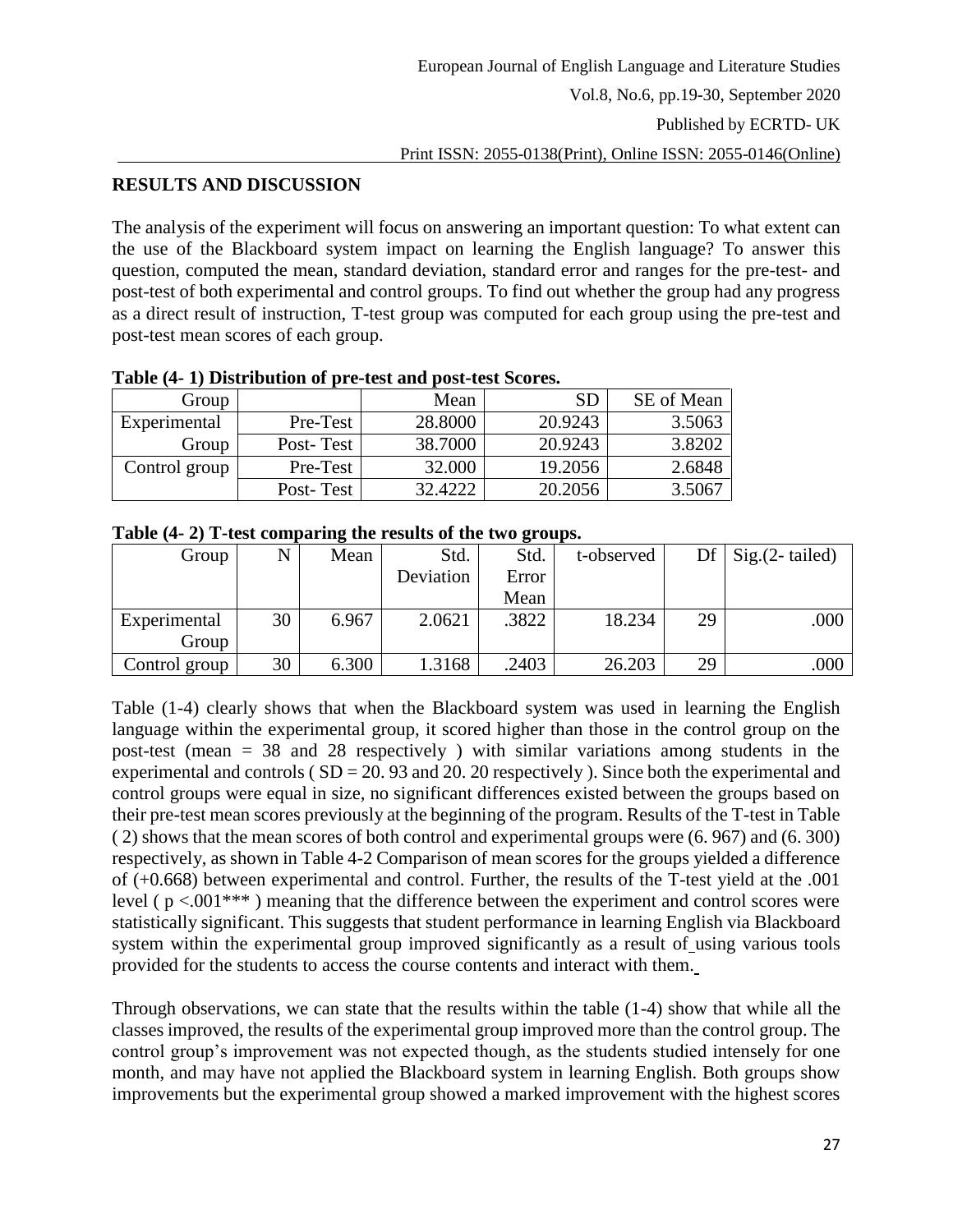Published by ECRTD- UK

Print ISSN: 2055-0138(Print), Online ISSN: 2055-0146(Online)

when compared to the slight improvements achieved by the control group. These results clearly illustrate the strongest evidence we have found in the experiment and supports our original hypothesis: The use of the Blackboard system can effectively help improve students' performance in learning English.''

# **CONCLUSION**

This study tried to find out whether the use of the Blackboard system impact on learning the English language or not. As hypothesized: The use of the Blackboard system improves students' performance in learning English. The results of this study showed that students' performance on learning the English language within the experimental group improved as a result of introducing the various tools provided for the students to access the course contents and interact with them.

# **References:**

- Beatty, B., & Connie U. (2006). Faculty perspectives on moving from Blackboard to the Moodle learning management system. *TechTrends, 50*(4), 36-45. [https://doi.org/10.1007/s11528-](https://doi.org/10.1007/s11528-006-0036-y) [006-0036-y](https://doi.org/10.1007/s11528-006-0036-y)
- Bouhnik, D., & Marcus, T. (2006). Interaction in distance-learning courses. *Journal of the American Society Information Science and Technology, 57*(3), 299-305. <https://doi.org/10.1002/asi.20277>
- Capper, J. (2001). E-learning growth and promise for the developing world. *Tech Know Logia*, http://www.techknowlogia. org. Retrieved July 20, 2007
- Caputi, V., & Garrido, A. (2015). Student-oriented planning of e-learning contents for Moodle. *Journal of Network and Computer Applications, 53*, 115-127. <https://doi.org/10.1016/j.jnca.2015.04.001> elt.ccsenet.org English Language Teaching Vol. 11, No. 1; 2018
- Carvalho, A., Nelson, A., & Joaquim, S. (2011). Students' perceptions of Blackboard and Moodle in a Prtoguese university, *British Journal of Educational Technology, 42*(5), 824-841. <https://doi.org/10.1111/j.1467-8535.2010.01097.x>
- Chang, C. C. (2014). Exploring the determinants of e-Learning systems continuance intention in academic libraries, *Library Management, 34*(1/2), 40-55. <https://doi.org/10.1108/01435121311298261>
- Chang, S. & Huang, Y. (2001). Communicative language teaching: senior high school teachers' beliefs and practices. Selected Papers From the Tenth International Symposium on English Teaching, 219-233. English Teachers' Association, Taipei.
- Chien, Y. (2004). Incorporating cooperative learning in Taiwan English as a foreign language (EFL) classroom. Unpublished doctoral dissertation, University of Central Florida, Florida.
- Choy, D., Xiao, J., & Iliff , J. (2005). How can technology help improve the quality of Blackboard faculty training and encourage faculty to use Blackboard? In 2005 Annual proceedings-Orlando, Vol. 1,pp. 130
- Chu, M. P. (2001). Applying process writing as a cooperative learning strategy to the ESL/EFL writing class. Hwa kang Journal of English Language & Literature, 7, 27-39.
- Cohen, E. G. (1994). Designing group work: Strategies for the heterogeneous classroom (2 ed.). New York: Teachers College Press. Harmer, J. (1991). The practice of English language teaching. New York: Longman.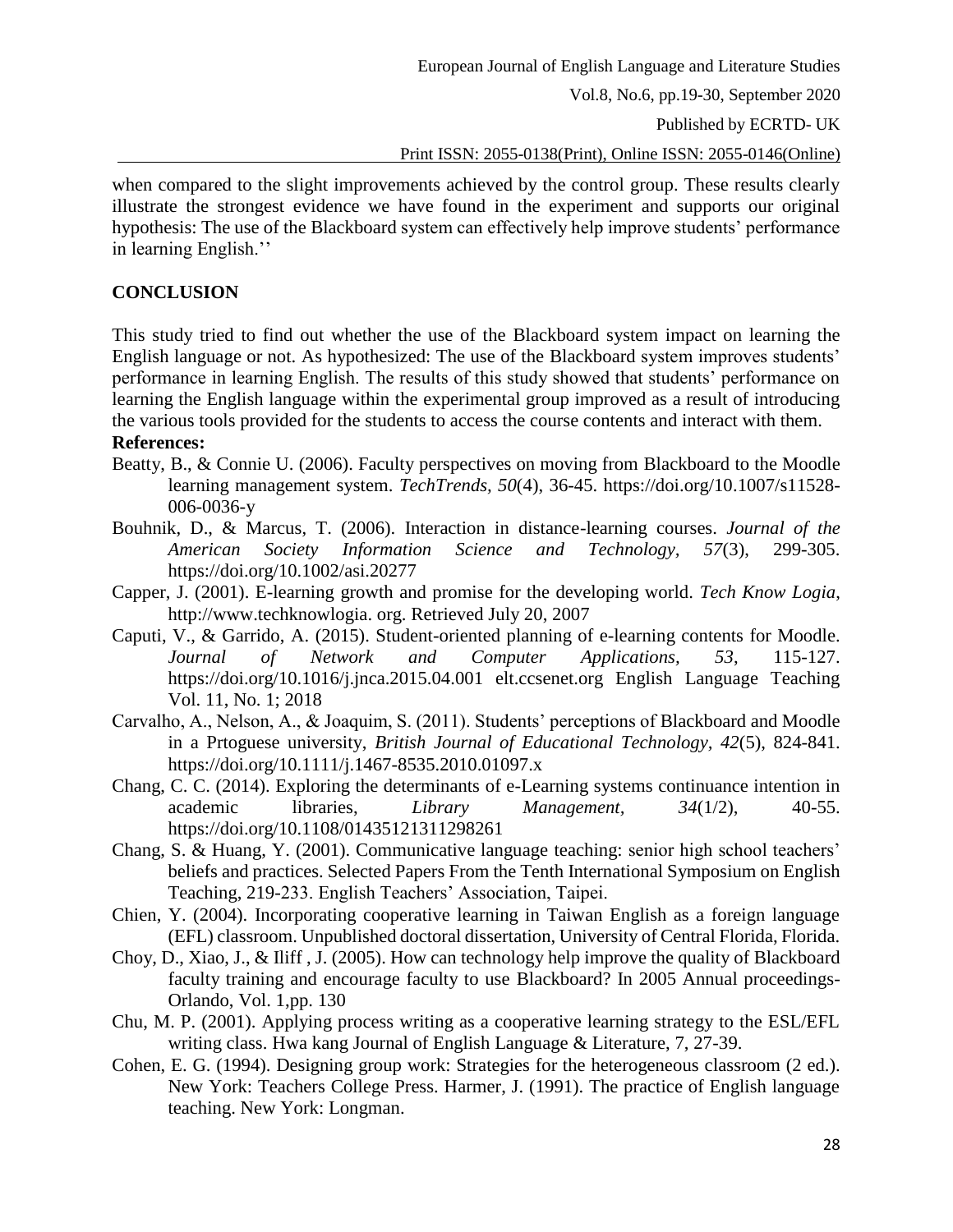Published by ECRTD- UK

#### Print ISSN: 2055-0138(Print), Online ISSN: 2055-0146(Online)

- Douglas, D. (2010). Understanding Language Testing. London: Hodder-Arnold Felder, R. & Soloman, B. (2002) Index of Learning Styles Page. Felder, R. & Soloman, B. (2002) Learning Styles and Styles and Styles and and Styles and and Styles and and Styles and  $\frac{1}{2}$ Strategies.http://www2.ncsu.edu/unity/lockers/users/f/felder/public/ILSdir/styles.htm
- Felder, R. (1996). Matters of Style. ASEE Prism, December, pp. 18-23. Felder, R. (2012) 'New
- STEM Faculty Support: Why Aren't We Providing It?', *Journal of STEM Education*, 13(5), pp. 5-6.
- Hall, C. (2006). Lighting a fire or filling a pail? Users' perceptions of a virtual learning environment. Survey Report, University of Swansea. Retrieved February 28, 2008, from
- Hamisu Abubakar Muhammad1, 2018 , Sani Ya'u1, 2, Umma Isah Aliyu1 , Maryam Hassan3, \* Teaching and Learning English Language in Nigerian Schools: Importance and Challenges : Teacher Education and Curriculum Studies; 3(1: 10-13), <http://www.sciencepublishinggroup.com/j/tecs>*[http://learninglab.swan.ac.uk/Downloads/](http://www.sciencepublishinggroup.com/j/tecs) [User\\_Survey\\_Report%201.1.pdf](http://learninglab.swan.ac.uk/Downloads/User_Survey_Report%201.1.pdf)*
- Johnson, D. W., & Johnson, R. T. (1987). Learning together and alone (2nd ed.) Englewood Cliffs, NJ: Prentice-hall.
- Lai, M. (2002). A study of cooperative learning in the EFL junior classroom. Unpublished master thesis. National Chung Cheng University, Chiayi, Taiwan.
- Larkin, T. L., & Belson, S., I. (2005). Blackboard technologies: A Vehicle to promote students' motivation in physics, *ProQuest, Journal of Stem Education: Innovation and Research, 6*(1), 14-27.
- Liaw, S. (2008). Investigating students' perceived satisfaction, behavioral intention, and effectiveness of e-Learning: a case study of the Blackboard system. *Computers & Education, 51*(2), 864-873.<https://doi.org/10.1016/j.compedu.2007.09.005>
- Litzinger, T.A., Sang, H.L., Wise, J.C., & Felder, R.M. (2007). A psychometric study of the index of learning styles [Electronic Version]. *Journal of Engineering Education, 96(4), 309-319.*  Retrieved on August 28, 2015from: <http://www4.ncsu.edu./unity/lockers/users> /f/felder/public/ILSdir/ILS\_ Validation(JEE-2007).pdf
- McDonell, W. (1992). The role of the teacher in the cooperative learning classroom. In C. Kessler (Ed., Cooperative language learning: A teacher's resource book (pp.163-174). Englewood Cliffs, NJ: Prentice Hall.
- Milková, E. (2015) Multimedia Application for Educational Purposes: Development of Algorithmic Thinking. *Applied Computing and Informatics* Vol. 11, Issue 1, 7688. DOI 10.1016/j.aci.2014.05.001
- Mouakket, S., & Anissa, B. (2015). Investigating the factors influencing continuance usage intention of learning management systems by University instructors. The Blackboard Case*. International Journal of Web Information Systems, 11*(4), 491-509. <https://doi.org/10.1108/IJWIS-03-2015-0008>
- Ngai, E. W. T., Poon, J. K. L., & Chan, Y. H. C. (2007). Empirical examination of the adoption of WebCT using TAM. *Computers & Education, 48*(2), 250-267. <https://doi.org/10.1016/j.compedu.2004.11.007>
- P. Sreenivasulu Reddy (2012) Importance of English and Different Methods of Teaching: Journal of Business Management & Social Sciences Research (JBM&SSR) , Volume 1, No.3, December 2012